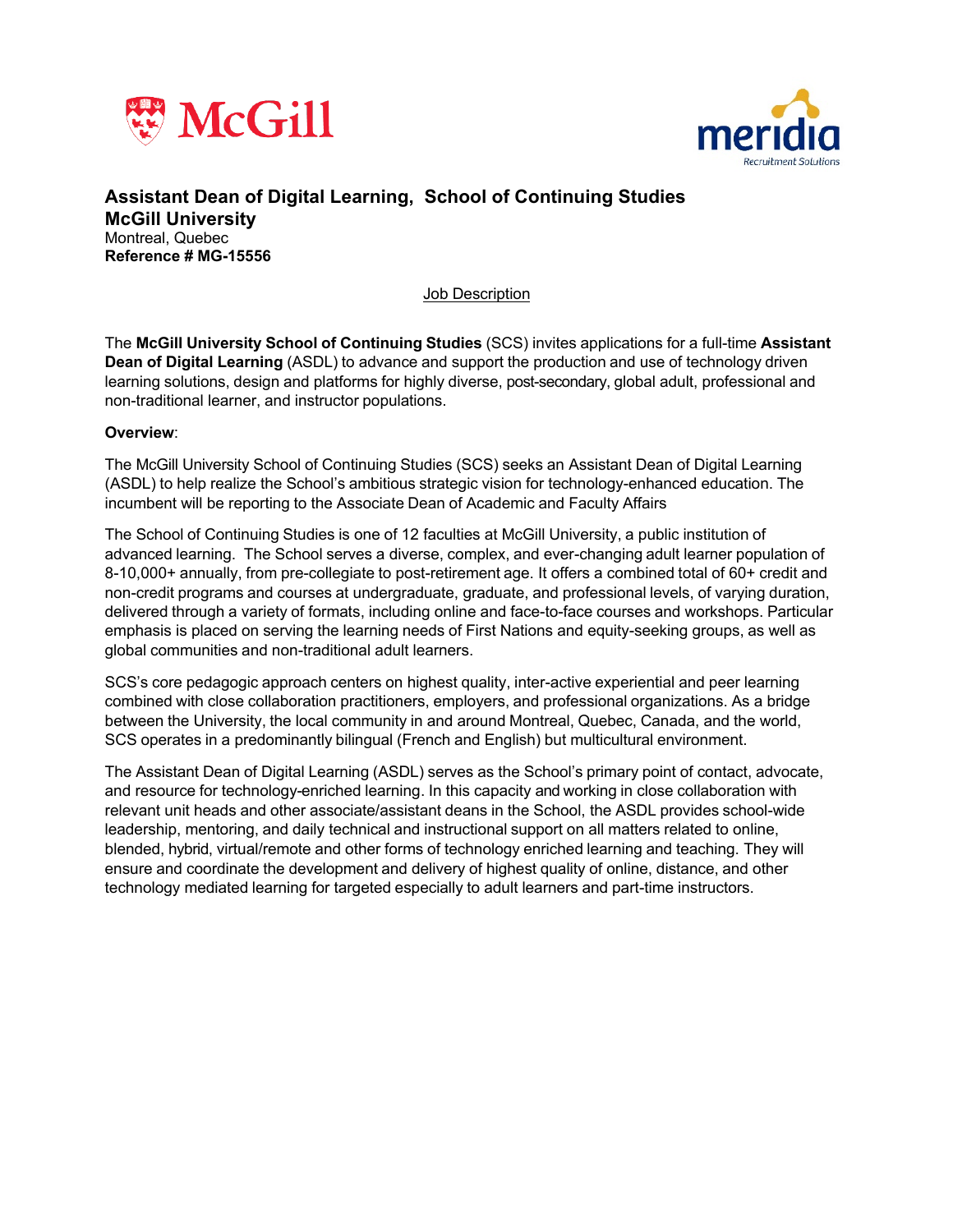# **Key Duties:**

## I. Strategic Leadership & Oversight of Technology Enhanced Learning

- Lead strategically an ambitious, accelerated delivery of all forms of technology enhanced learning, especially online learning, for credit and non-credit courses and programs, professional development certificates, self-paced learning, workshops and conferences, and custom programs, with an emphasis on accessibility, sustainability, interactivity, and quality.
- Guide strategically and motivate a dynamic team of faculty members, staff, part-time instructors, internal and external subject matter experts, and university colleagues to embrace and excel in technology enhanced learning.
- In collaboration with the School's leadership and academic units, and in close consultation with McGill University's central leadership, identify, plan, and implement learning systems to make McGill SCS stand out and succeed as a leader in high-quality, high-value, high-touch online learning. This includes identifying and participating in assessment of new opportunities and investments, as well as the planning for financially viable and successful entrepreneurial ventures.
- Direct and manage complex projects with diverse teams within the School with internal and external stakeholders.
- Working in close collaboration with the Assoc. Deans, Assistant Dean of Curriculum and Program Development, and academic directors, facilitate collaborative and peer learning, networking and academic quality assurance for technology enhanced within the faculty.
- Collaborate closely with SCS academic units and learner support services, and central units as relevant, to deliver exceptional, holistic learning experiences to our highly diverse lifelong learners.
- Serve as an expert resource to faculty and university wide planning and implementation efforts for technology enriched learning, including the vetting of and collaboration with external vendors and ed tech partners.
- Serve as the School of Continuing Studies' representative/advocate and public spokesperson/liaison regarding instructional design, technology innovation with University partners such as the Associate Provost for Teaching and Academic Programs, and the University's Teaching and Learning Services, on relevant University committees and in professional associations (e.g., Educause/UPCEA/CAUCE).

## II. Management and Administration of Technology Enhanced Learning Course Development and **Delivery**

- Oversee and facilitate best practices and procedures to ensure timely, streamlined development, delivery and refreshing of online/technology driven courses and programs in a fast-paced environment.
- Assess the effectiveness of online learning offerings and integrate into continuous improvement of courses through qualitative and quantitative data feedback and incorporation of state-of-the art innovations from the field.
- Direct, mentor and coach a committed, hard-working team of 8 instructional/UX designers, as well as interns, a copy editor, and administrative support through their day-to-day tasks as well as annual performance evaluations and goal setting/realization.
- Manage all technology learning related instructor support before, during and after course delivery.
- Working in close consultation with the McGill University Provost's office, Teaching and Learning Services, the central ITS and relevant School leadership, inform and manage the acquisition, maintenance and use of all School facilities and equipment related to online/remote learning and digital media development, including recording studios, teaching labs and mobile equipment.
- Maintain currency in the latest advances in technology enriched learning, including but not limited to new technologies, artificial intelligence, and technology-relevant pedagogy.
- Manage faculty-level operating budgets and human resources associated with instructional design and technologies for the School, in an environment of scarce resources at a public university.
- Collaborate with relevant School units/colleagues in support of recruitment and marketing of online, technology driven course content.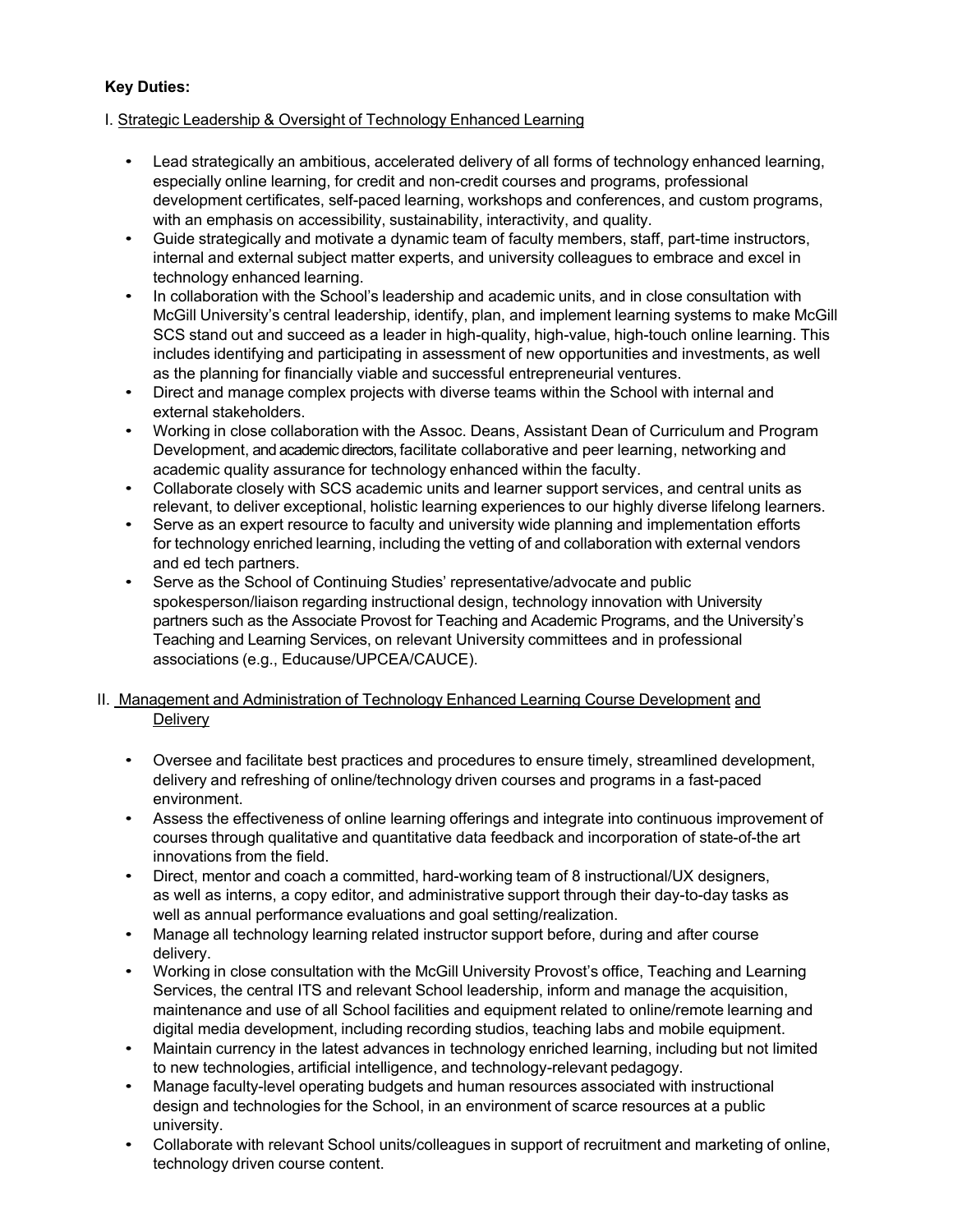- Contribute actively to the fundraising of technology enhanced learning at the School including but not limited to occasional presentations to Board members and donors, and the identification and solicitation of grants and contracts.
- Ensure maximum accessibility of technology enhanced learning platforms and tools to learners with different abilities including people with physical and intellectual disabilities; and to learners from diverse backgrounds, including people historically underrepresented groups, racially populations, Indigenous learners, and lifelong learners.
- Ensure compliance with cyber security, cloud computing and other relevant governmental and university policies and guidelines.
- Serve on relevant School and University committees.
- Other duties as required and appropriate.

## **Qualifications:**

- A Master's degree (PhD preferred).
- A track record of professional engagement (publications/consulting/conference participation).
- Teaching at a post-secondary and/or professional context.
- Strong visionary leadership skills.
- Demonstrated commitment to, and advocacy of, technology as a tool for effective teaching and learning in higher and/or professional education.
- Experience with data-driven performance analysis and implementation of quantitative and qualitative performance measures.
- Knowledge of the principles of multimedia programming and production, learning theory and design.
- Comprehensive knowledge of the processes and policies involved in developing and implementing higher education programs (i.e., pedagogy, instructor selection, instructional design).
- Demonstrated experience in support of users of technology, e.g., instructors/faculty and learners.
- Demonstrated supervisory, mentoring, and problem resolution skills.

#### **Other Qualifying Skills and/or Abilities**

- Graduate level studies in digital learning/technology-enhanced education or related field.
- Demonstrated ability to lead/manage projects and budgets in higher education.
- Excellent interpersonal, oral, and written communication skills in English. Fluency in French is an asset.
- Experience in generating external funding or revenue through grants, contracts, and/or fundraising.
- Demonstrated ability to work effectively with diverse stakeholders.
- Prior experience with D2L software is an asset.
- A strong curiosity about, and willingness to experiment with, emerging technologies and applications for educational purposes, such as AR/VR.
- A willingness to take calculated, reasonable risks in support of the School's mission and vision.
- Demonstrated commitment to accessibility and an inclusive learning and working environment.
- Demonstrated cross-cultural experience in international and multi-cultural settings.
- Lived experience working with individuals who are a part of racialized, 2SLGBTQIA+, and Indigenous communities, or other diverse communities, such as learners with physical and/or intellectual disability.
- Strong professional network and policy/organizational leadership experience.
- Experience working in or with a major research-intensive educational institution or the public sector.
- Prior experience with a variety of data analytic/business intelligence reporting tools is an asset.

#### **Position Details:**

This is a full-time, non-tenure-track position with an initial appointment of three (3) years, renewable pending performance, and funding. It requires residence in the province of Quebec with the possibility of some remote or flexible working arrangements.

#### **Applications Must Include:**

• Cover letter summarizing relevant educational background and work experience.